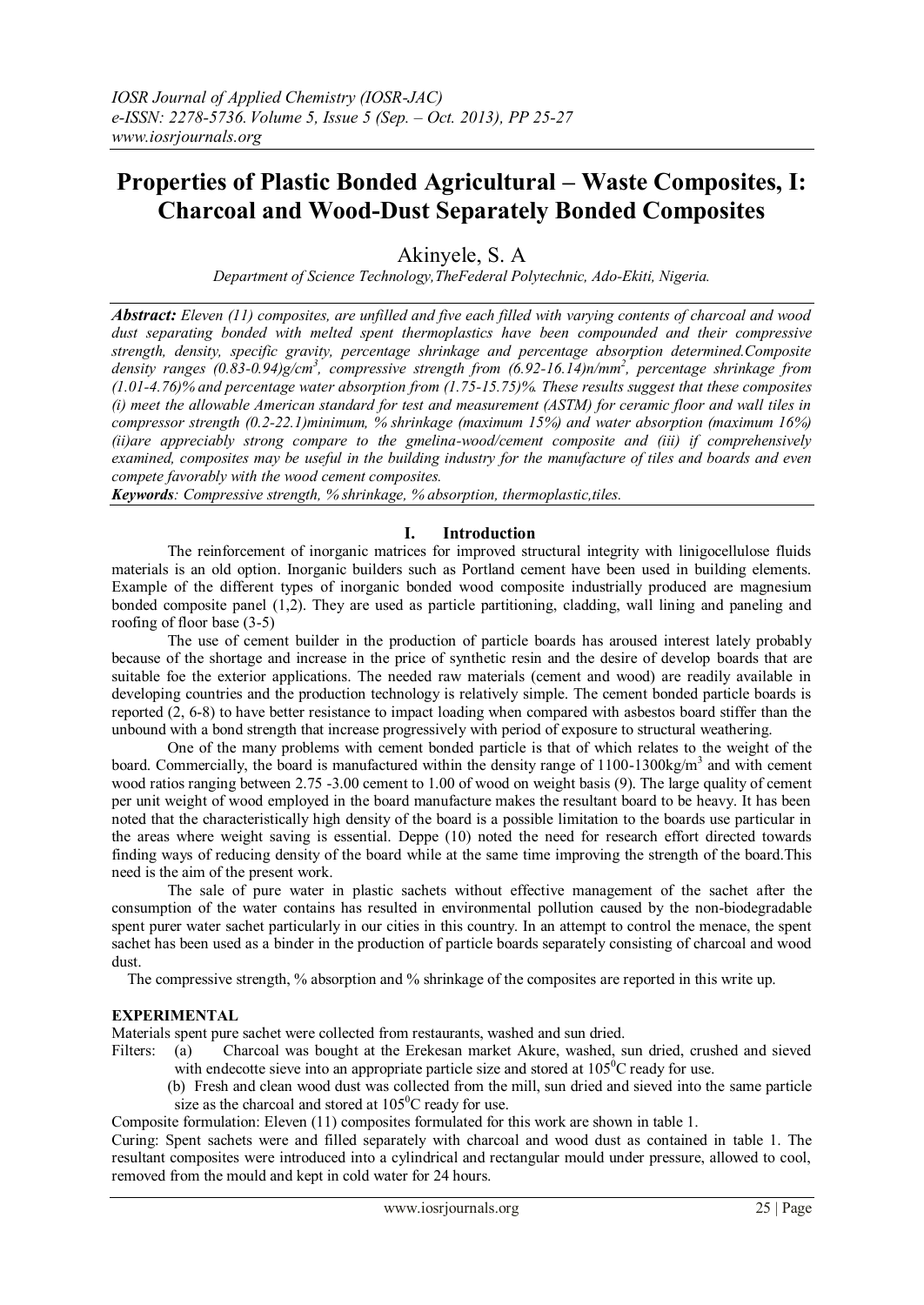Property Determination

- i. Compressive strength: The cylindrical samples were tested using the appropriate machine ELE compact 1000.see table 2 for results.
- ii. Density: Determined for each sample using the specific gravity bottle and weighing balance.
- iii. Percentage shrinkage and percentage absorption were determined as reported by Samuel and Adeyemi (2004)

#### **II. Results And Discussion**

The compressive strength, specimen weight and density of the examined boards are shown in tables 1,2 and 3 respectively. The unfilled specimen shows a compressive strength of the charcoal boards as a function of charcoal content in the spent sachet/charcoal board goes not show any consistent trend (table 1 and 2).The compressive strength of the boards falls within the range of  $(9.64-16.14N \text{ mm}^2$  at a density range of  $(0.84-16.14N \text{ mm}^2)$  $0.94)$ g/cm<sup>3</sup> as displayed in table 2 and 3. Comparing the compressive strength and the density of gmelina wood – cement boards of  $(170\ 270)$ kg/cm<sup>2</sup> at a comparable density range of  $0.80$ /cm<sup>3</sup> and above (1) with those of the spent sachet-charcoal boards of  $(9.64 - 16.14)N/mm^2$ , it is observed that the spent sachet charcoal boards seems stronger.

The compressive strength of the sachet wood dust boards falls within  $(6.92 - 12.58)N/mm^2$  at a density range of  $(0.86 - 0.90)$ g cm<sup>2</sup> as displaced in tables 2 and 3. The range for charcoal is wider than the range for wood dust within a comparative density range suggesting that charcoal is relatively more compatible with spent sachet than wood dust. The trend of compressive strength of wood dust board as a function of wood content in the components is similar to that of charcoal board: Also compared to the gmeline wood cement board the board the spent sachet/wood dust boards seems stronger.

The composites also show percentage shrinkage of  $(1.80 - 2.86)$ % and percentage absorption of  $(4.30 -$ 14.22)% for charcoal and percentage shrinkage of  $(4.00 - 8.00)$ % and percentage water absorption of  $(1.03 - 1.03)$ 6.40)% for wood dust.

The allowable standard values recommended by the American standard for test and measurement (ASTM) for floor and wall tiles are: compressive strength of 22.1 MPA (22.1 N/m<sup>2</sup>), minimum:% shrinkage of 15% maximum and % water absorption of 16% maximum, (Samuel and Adeyemi 2004). Comparing the composites under examination with this (ASTM) standard it is observed that all composites for which compressive strength standard was determined meet the compressive strength standard and the composites examined meet the % shrinkage and %water absorption standard for floor and wall tiles.

### **III. Conclusion**

The result of this work has shown conclusively that:

- i. The spent sachet bonded wood dust and spent sachet bonded charcoal boards are of comparative density but stronger than the cement bonded gmelina wood board
- ii. The economics of the board's technology is more favorable for the unfilled spent sachet melt, sachet/charcoal and spent sachet/wood dust boards than for the cement/wood board in which cement constitute a costly component.
- iii. The manufacture of the spent sachet boards result in the control of environmental pollution caused by the non – biodegradable spent pure water sachets littering our immediate environment.
- iv. All composites meet the ASTM standard for wall and floor tiles
- v. The boards studied in this work if extensively examined can result in its use as substitutes for the materials for which wood cement boards have been used for in the building industry.

Some properties of plastic bonded composites I:Charcoal and wood dust separately bonded with plastic

### **DATA:**

**Table 1: Compounding formulation of composites**

| Composite code                     | <b>Components</b>                 |                |  |
|------------------------------------|-----------------------------------|----------------|--|
|                                    | Plastic (spent pure water sachet) | <b>Filler</b>  |  |
| Plastic(P)                         | 62.5                              |                |  |
| Plastic/charcoal $PC1$             | 62.5                              | 9.2 charcoal   |  |
| Plastic/charcoal PC <sub>2</sub>   | 62.5                              | 18.6 charcoal  |  |
| Plastic/charcoal $PC3$             | 62.5                              | 27.6 charcoal  |  |
| Plastic/charcoal $PC4$             | 62.5                              | 32.2 charcoal  |  |
| Plastic/charcoal PC,               | 62.5                              | 41.4 charcoal  |  |
| Plastic/wood dust PWD <sub>1</sub> | 62.5                              | 4.5 wood dust  |  |
| Plastic/wood dust PWD <sub>2</sub> | 62.5                              | 9.0 wood dust  |  |
| Plastic/wood dust PWD <sub>3</sub> | 62.5                              | 13.5 wood dust |  |
| Plastis/wood dust PWD <sub>4</sub> | 62.5                              | 18.0 wood dust |  |
| Plastic/wood dust PWD <sub>5</sub> | 62.5                              | 22.5 wood dust |  |